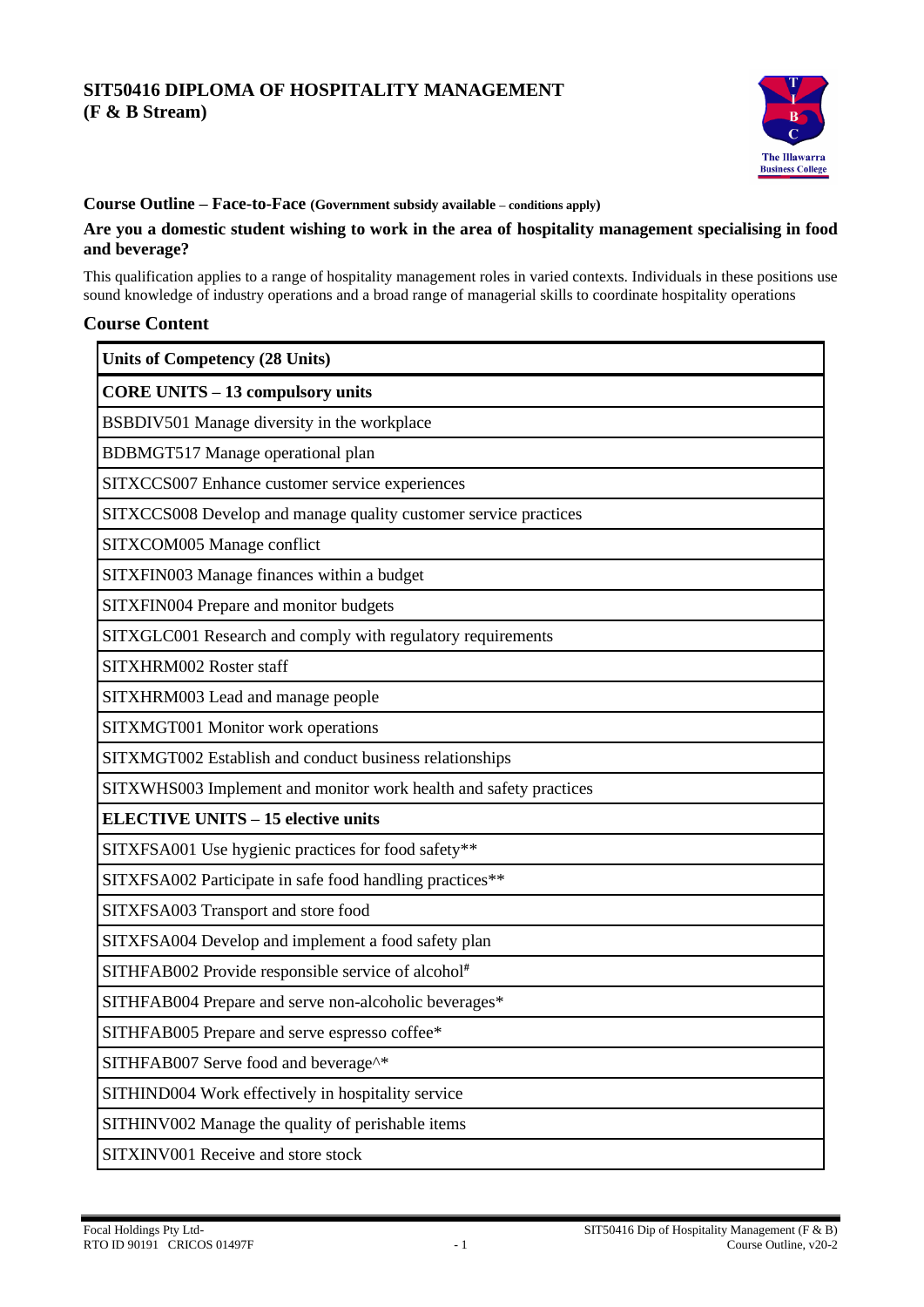SITXFIN001 Process financial transactions

## SITXFIN002 Interpret financial information

### BSBFIM502 Manage payroll

### BSBFIA303 Process accounts payable and receivable

\* Prerequisite is SITXFSA001 Use hygienic practices for food safety

\*\* Students who complete these units will also receive a NSW Food Safety Supervisor Certificate

^ Prerequisite is SITHFAB002 Provide responsible service of alcohol

# Students will receive an Interim Certificate on completion of the SITHFAB002 Provide Responsible Service of Alcohol. Production of this Certificate plus proof of identity to a NSW Service Centre will result in a Competency Card being issued that allows the student to work in licensed venue

## **Is this course right for you? Please review our selection criteria ….**

This course is suitable for students with no prior experience in hospitality. This course is suitable for you if you can answer 'yes' to the following questions:

- 1. Have you completed some high school education or are a mature-age candidate?
- 2. Do you wish to gain skills in hospitality management but have limited knowledge and/or work skills in the food and beverage areas of hospitality establishments.
- 3. Do you wish to work in hospitality management as an operational manager who operates independently and has responsibility for others and make a range of operational decisions?

### **Assessments**

Assessment for this qualification may include written reports, case studies, projects, role plays, written assessments and third-party reports. Practical assessments will be conducted in a fully-equipped, operational, on-site training restaurant or work placement facilities that meet industry standards.

Assessments will be undertaken throughout the course as advised by your trainer/Course Co-ordinator. If you wish to appeal an assessment decision, you may do so by initially appealing to your trainer - if not satisfactorily resolved, lodging an Assessment Appeals Form following the steps set out in the Assessment Complaints and Appeals Policy.

### **Domestic Students**

This course is suitable for domestic students who demonstrate that they:

- meet the College's selection criteria (including Language, Literacy and Numeracy requirements); and
- wish to gain skills in hospitality management to coordinate hospitality operations.
- wish to work as a banquet or function manager, front office manager, hotel manager, restaurant manager, unit manager (catering operations)

### **Duration and Delivery mode**

This is a 104-week, full-time course of 1600 hours of face-to-face tuition, including 600 hours in an actual workplace. In addition, students are expected to undertake approximately 800 hours of learning activities and independent research and other activities (such as project work) outside class. The amount of time required outside class is approximately 10 hours per week.

Delivery will be via:

- $\boxtimes$  Face to face classes
- $\boxtimes$  Mandatory Workplacement of 600 hours in a facility approved by the College
- $\boxtimes$  Plus additional research/investigation/homework assignments.

Students will be advised of the particular workbooks and learning resources they will be required to purchase for each unit of competency.

Workplace facilities will also be negotiated with the student to ensure that there is no hardship to the student in accessing the workplace facility.

Students are covered by the College's Work Placement Insurance Policy during the period of their work placement if they are not paid by their host employer. If students are paid, then they are covered by the host employer's Workers' Compensation policy.

#### **Minimum Age**

You should be at least 18 years old to enrol in this course and be committed to completing the course. If you are under 18 you will require permission to enrol from a parent or guardian.